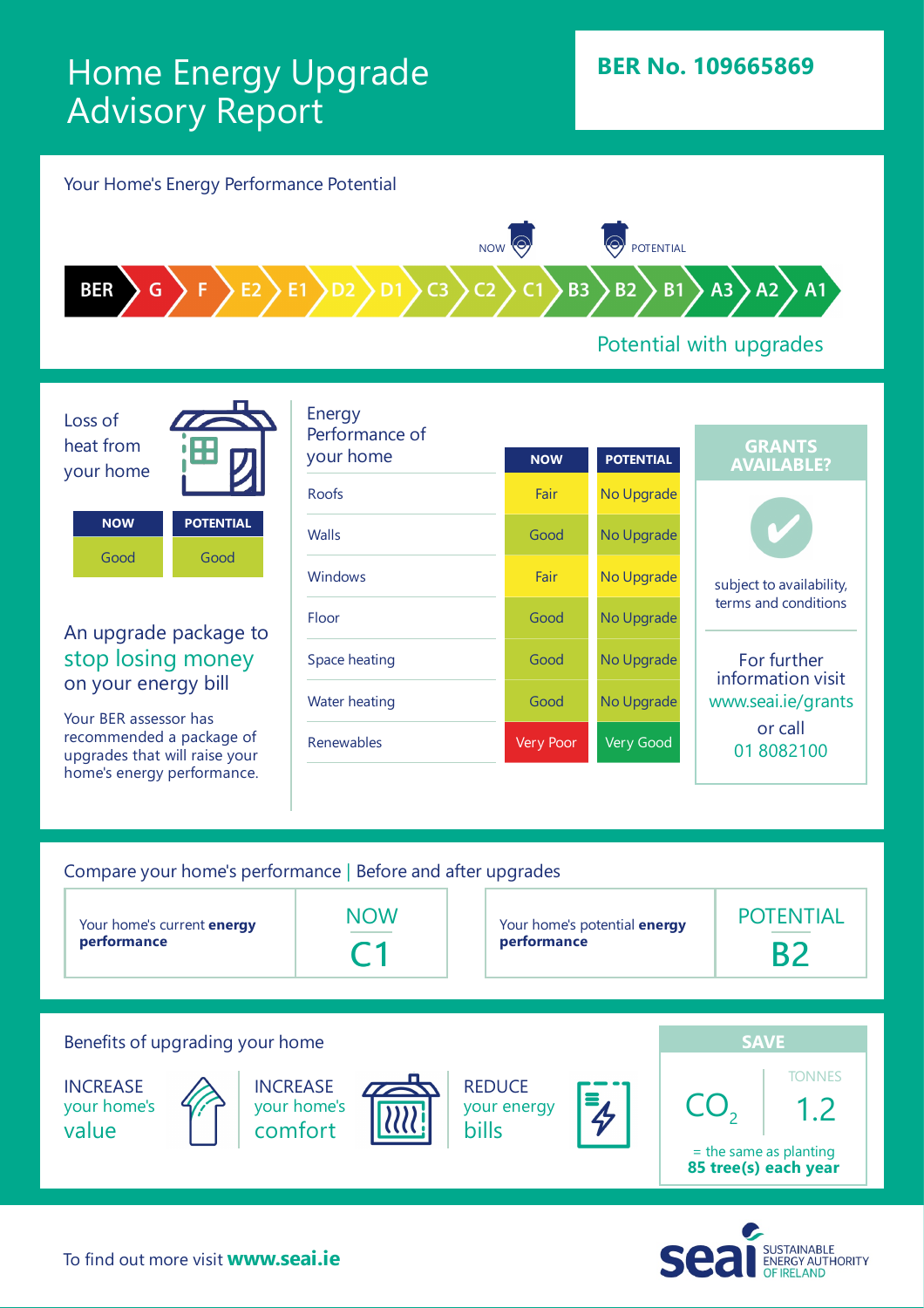





Your BER assessor has recommended a package of energy upgrades that maximise the energy performance of your home. The recommendations are for guidance only and can be completed at your own discretion. The recommendations are just one potential pathway to an improved BER and it is open to you to discuss alternative packages with your professional advisors.

# Package of energy upgrades to save money,<br>make your home more comfortable and protect the environment

| Recommended Package of Energy Upgrades                                                  | Cost<br>(Approx.) <sup>1</sup> | Grant Available <sup>2</sup> | Comfort                                                                        |  |
|-----------------------------------------------------------------------------------------|--------------------------------|------------------------------|--------------------------------------------------------------------------------|--|
| Space and water heating controls upgrade including<br>time and temperature zone control | $\epsilon \in \epsilon \in$    |                              | $\bigstar \rightsquigarrow \rightsquigarrow \rightsquigarrow \rightsquigarrow$ |  |
| Solar Photovoltaic (PV) electricity System 2kWp.                                        | $\epsilon \in \epsilon \in$    |                              | N/A                                                                            |  |

*1. Investment Cost Legend:*

*€ < 5,000 € € 5,000 - < 15,000*

*€ € € 15,000 - < 30,000*

*€ € € € 30,000 - 50,000*

2. A grant for this type of upgrade is available at the time of publication of this report. Grant availability is subject to eligibility criteria and should be checked to see if the works to your own home meet the eligibility criteria. Eligibility criteria are subject *to change.*

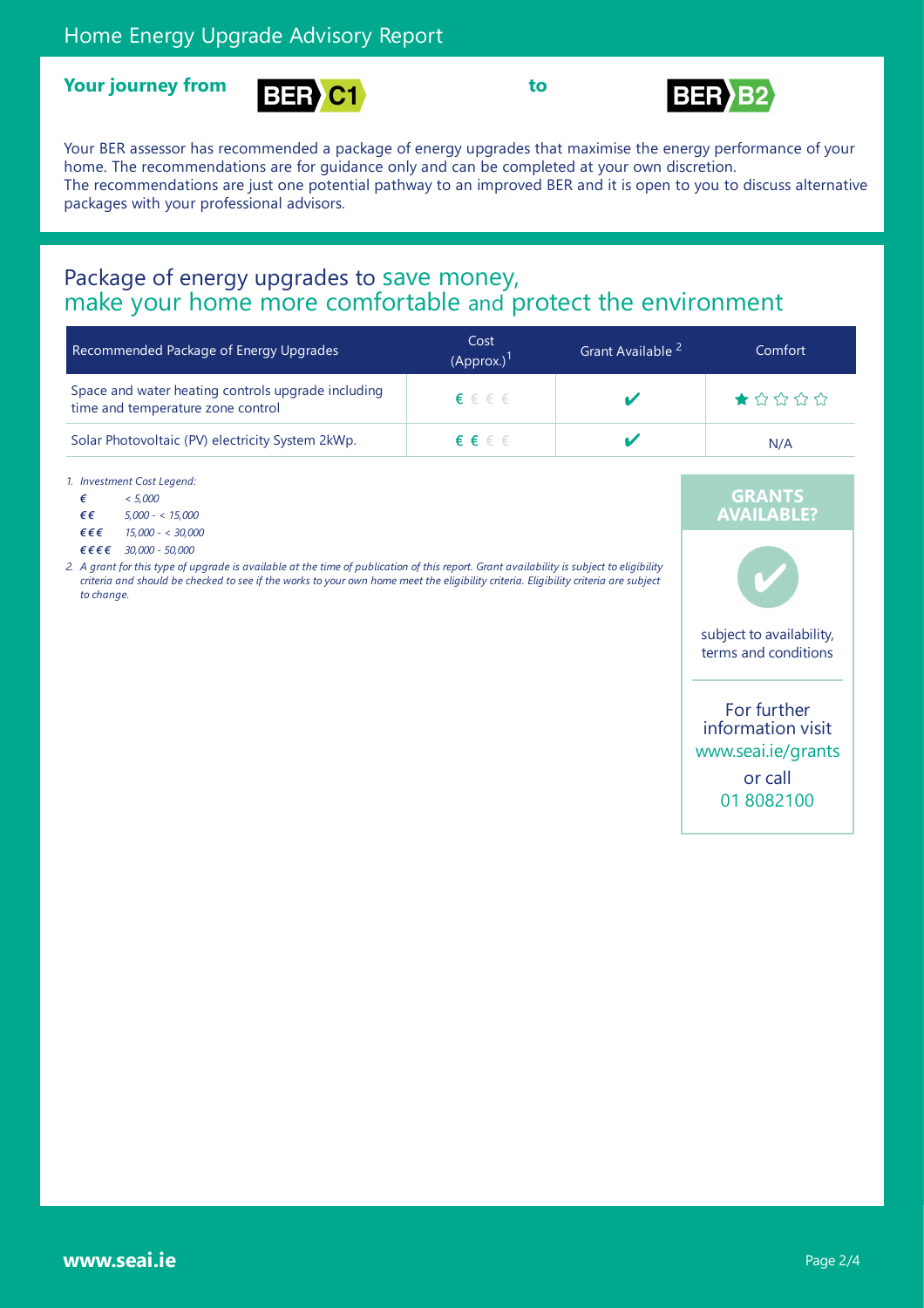## Start your journey to upgrade your home

If you're not ready for the maximum SEAI grant, consider picking one or two energy upgrades, selecting areas with the poorest performance.



#### **GRANT APPLICATION**

To start your application today visit www.seai.ie/grants

#### Potential impact of the **recommended energy upgrades**

|                                                                                         |                                     | <b>Now</b>               | <b>Potential</b>                    |                          |
|-----------------------------------------------------------------------------------------|-------------------------------------|--------------------------|-------------------------------------|--------------------------|
| Energy upgrade                                                                          | <b>Value</b>                        | <b>Energy Efficiency</b> | <b>Value</b>                        | <b>Energy Efficiency</b> |
| Home Heat Loss Indicator (HLI) <sup>1</sup>                                             | 2.167 W/(K $\cdot$ m <sup>2</sup> ) | Good                     | 2.167 W/(K $\cdot$ m <sup>2</sup> ) | Good                     |
| Space and water heating controls upgrade including time and temperature<br>zone control | <b>Basic control</b>                | Fair                     | Advanced control                    | Good                     |
| Solar Photovoltaic (PV) electricity System 2kWp.                                        | N/A                                 | N/A                      | 1,718 kWh/y                         | N/A                      |
| Renewable Energy Ratio (RER)                                                            | 0%                                  | Very Poor                | 20%                                 | Very Good                |

1. The Home Heat Loss Indicator (HLI) is a summary of the overall performance of the home. It includes all the fabric and ventilation upgrades listed in the table

2. A U-value is a measure of the heat loss through the building fabric. The higher the U-value, the greater the heat loss

*3. Primary energy efficiency is the efficiency divided by the primary energy conversion factor*

4. Indicators are based on the average elemental U-values in the BER and where partial upgrades occur, average U-values may remain above the optimum U-value.